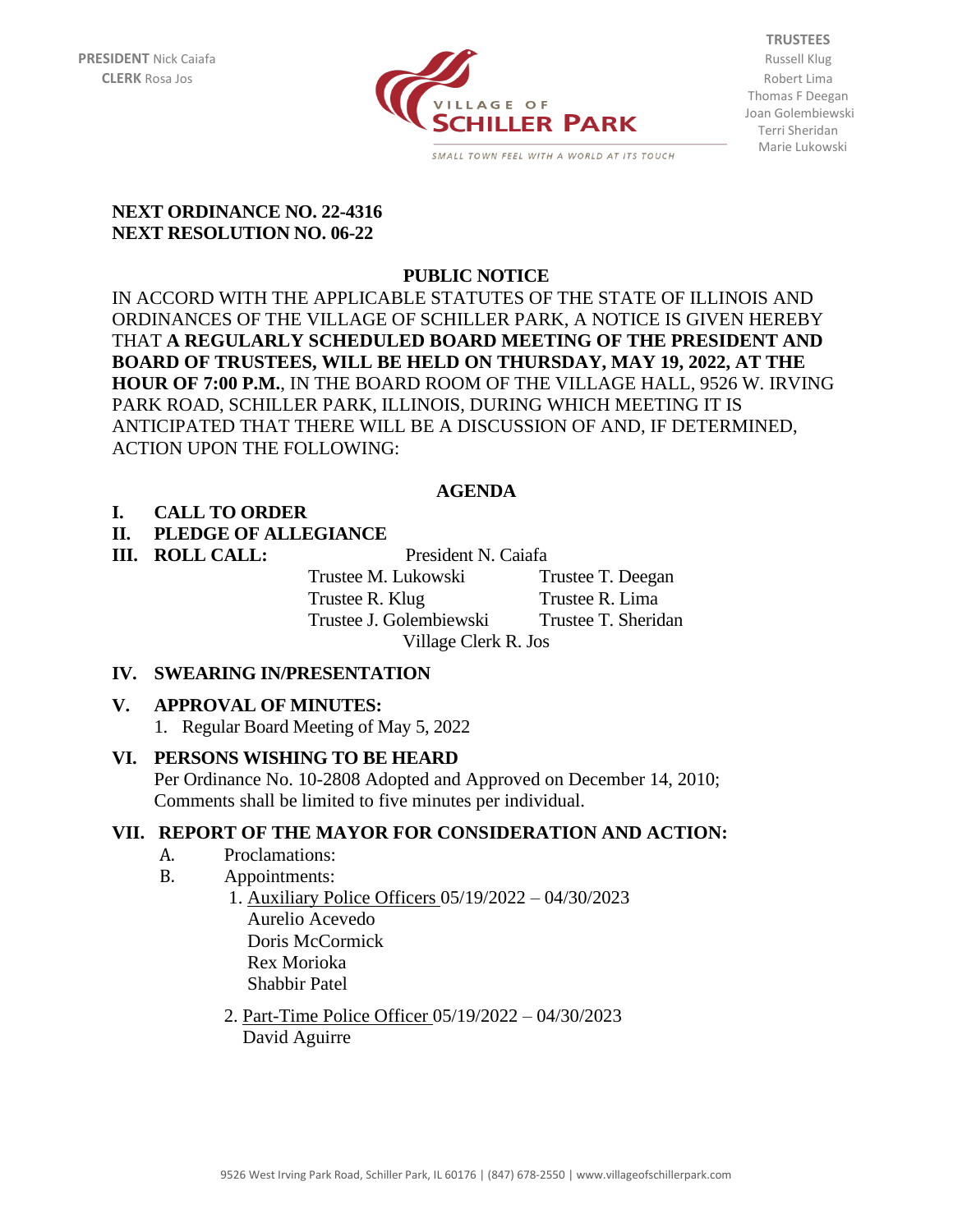Dominic F. Cantore Jose Flores Drew Gresik

- 3. Police Pension Board 05/19/2022 04/30/2024 Richard Desecki Bob Lukowski
- 4. Zoning, Planning and Appeals Commission 05/19/2022 04/30/2025 Chad Meyers – Chairman Brian Curry David Figareli Richard Flanagan
- C. Other Matters:

## **VIII. CONSENT AGENDA FOR CONSIDERATION AND ACTION:**

- A. Acknowledgement of receipt, and authorization to place on file the following
	- 1. Monthly Reports from the following Departments:
		- a.Fire b.Police c.Public Works
	- 2. Letters

a.Thank You to Schiller Park Public Safety and Public Works

# **IX. DISCUSSION AND ACTION ITEMS:**

- 1. Village Manager's Report
- 2. Village Engineer's Report
- 3. Department Heads' Report
- 4. Elected Officials' Comments

## **X. COMMITTEE REPORTS FOR CONSIDERATION AND ACTION:**

- A. LICENSE (Business, Liquor, Ordinances, Utilities, and General Permits) Chr. Lukowski, Klug, Deegan Current Report
- B. PUBLIC WORKS (Streets, Water, Storm Water, Engineering, Fleet/Building Maintenance) Chr. Klug, Lukowski, Golembiewski
	- 1. Motion to Approve Schroeder Asphalt Services, Inc. as the Lowest Responsible and Responsive Bidder for the 2022 Eden Avenue and Ruby Street Improvements CDBG Project in the Amount of \$274,098.40 and Authorize the Village Manager to Execute the Necessary Documents and Undertake Such Action to Effectuate Same.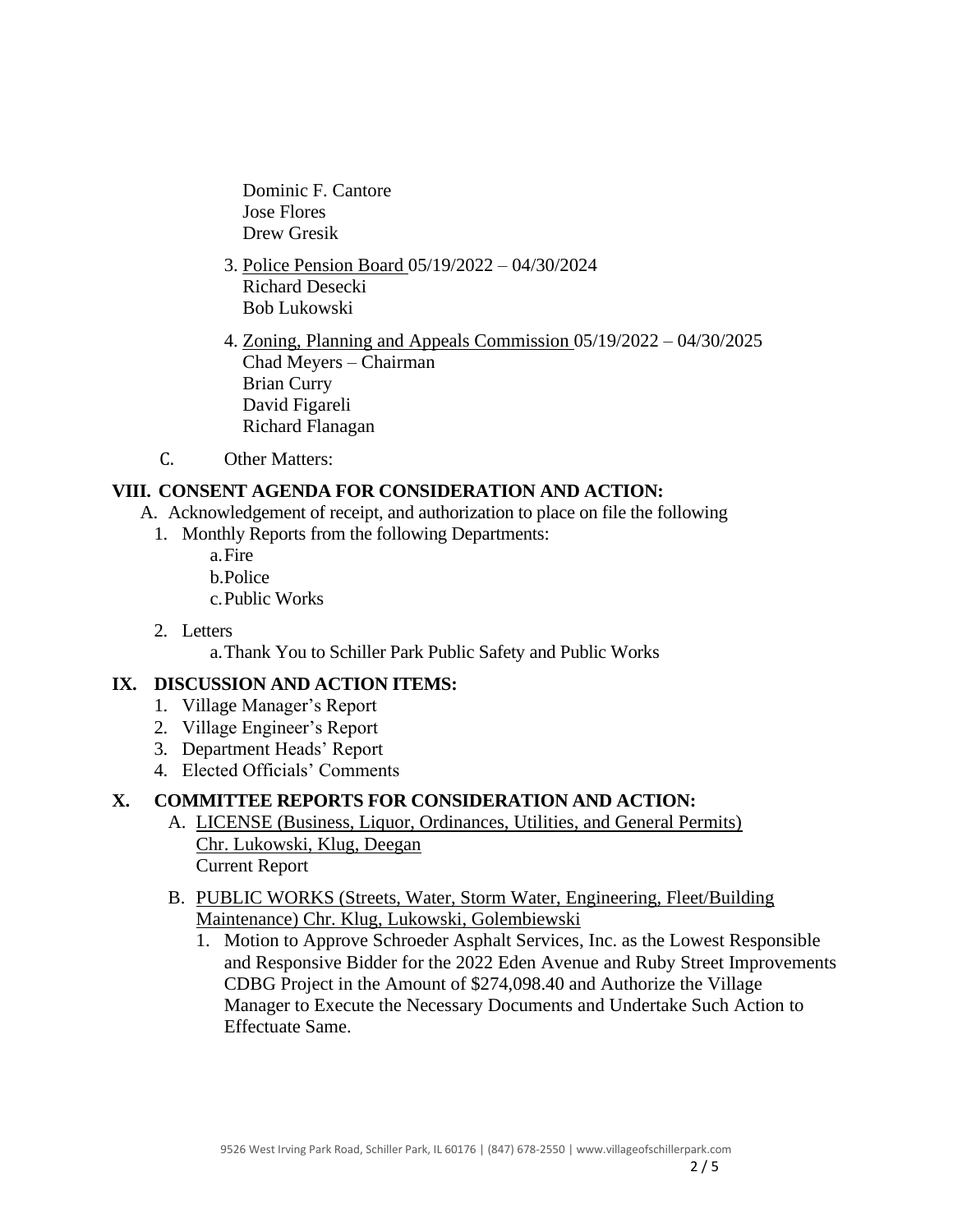- C. COMMUNITY DEVELOPMENT (Planning, Zoning, Health, Building, Environment, and Transportation) Chr. Golembiewski, Sheridan, Lima
	- 1. An Ordinance of The Village of Schiller Park, Cook County, Illinois Approving the Execution of a Real Estate Contract for The Sale of Certain Village-Owned Property and Grant of a Temporary Construction Easement to the Illinois State Toll Highway Authority (Parcel Numbers Tw-7-16-053 And Tw-7-16-053.T)
- D. PUBLIC SAFETY (Police, Fire, Emergency Management, 911, and EMS) Chr. Deegan, Klug, Lukowski
	- 1. A Resolution Authorizing the Disposition of Certain Property (Police Department)
	- 2. An Ordinance of The Village of Schiller Park, Cook County, Illinois, Amending Section 33.03 of Chapter Thirty-Three of Title Three of the New Millennium Code of the Village of Schiller Park Regarding Residency Requirements For Auxiliary Police Officers
- E. ADMINISTRATION/FINANCE (Human Resources, Insurance, Bills, Legal) Chr. Lima, Deegan, Sheridan
	- 1. Motion to Approve the Current List of Bills in the amount of 343,471.59. This Includes the following Non-Recurring Invoices:
		- a. Civic Plus Recreation Department Industry Software
		- b. Russo Power Equipment Standing Power Mower
		- c. Third Millennium Postage/Mailing Fees for Village Vehicle Stickers
	- 2. Motion to Ratify the Proposal from  $L \& W$  Supply, Roselle, Illinois for the Acquisition of Ceiling Tiles for Village Hall in an Amount not to Exceed \$2,862.48, to Ensure the Health, Safety and Welfare of the Residents and Authorize the Officers and Officials of the Village to Execute the Necessary Documents and Take Such Action to Effectuate Same.
	- 3. Motion to Waive Bid Requirements and Approve the Proposal from Scharm Floor Coverings, Des Plaines, Illinois for the Acquisition and Installation of Flooring Materials in an Amount not to Exceed \$22,565.00, to Ensure the Health, Safety and Welfare of the Residents and Authorize the Officers and Officials of the Village to Execute the Necessary Documents and Take Such Action to Effectuate Same.
	- 4. Motion to Approve the Proposal from Ability Cabinet Company, Incorporated, Franklin Park, Illinois for the Acquisition of Counter Tops in an Amount not to Exceed \$5,265.00 and Subsequent Installation by Solutions Construction Management, Incorporated in an Amount not to Exceed \$3,440.00, to Ensure the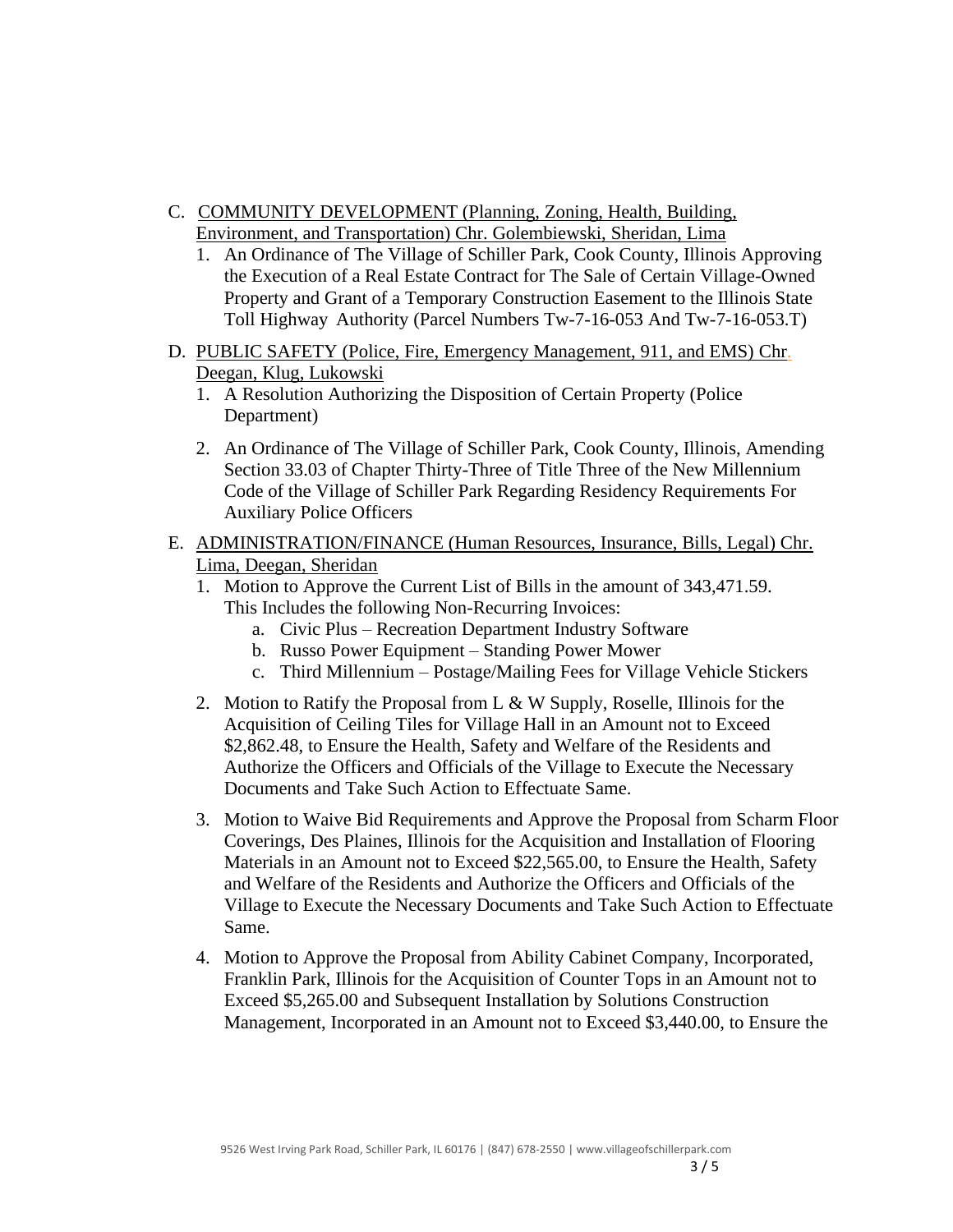Health, Safety and Welfare of the Residents and Authorize the Officers and Officials of the Village to Execute the Necessary Documents and Take Such Action to Effectuate Same.

- 5. Motion to Waive Bid Requirements and Approve the Proposal from Office Furniture Resources, Milwaukee, Wisconsin for the Acquisition and Installation of Cubicle Workstations and Office Furniture in an Amount not to Exceed \$32,360.00, to Ensure the Health, Safety and Welfare of the Residents and Authorize the Officers and Officials of the Village to Execute the Necessary Documents and Take Such Action to Effectuate Same.
- 6. Motion to Approve the Proposal from Precision Repair, Incorporated, Melrose Park, Illinois for Wiring Installation in an Amount not to Exceed \$11,500.00, to Ensure the Health, Safety and Welfare of the Residents and Authorize the Officers and Officials of the Village to Execute the Necessary Documents and Take Such Action to Effectuate Same.
- 7. Motion to Waive Bid Requirements and Approve the Proposal from Construction Management Services, Melrose Park, Illinois for Demolition and Construction Services and Materials in an Amount not to Exceed \$24,000.00, to Ensure the Health, Safety and Welfare of the Residents and Authorize the Officers and Officials of the Village to Execute the Necessary Documents and Take Such Action to Effectuate Same.
- 8. Motion to Approve the Acquisition of Materials and Supplies from Totem Lumber & Supply, Schiller Park, Illinois in an Amount not to Exceed \$1,400.00, to Ensure the Health, Safety and Welfare of the Residents and Authorize the Officers and Officials of the Village to Execute the Necessary Documents and Take Such Action to Effectuate Same.
- F. RECREATION (Parks, Special Events, Senior Services, Library, and Historical Commission) Chr. Sheridan, Golembiewski, Lima
	- 1. Motion to Approve an Agreement with Celebration Authority for the Equipment Package Price of \$12,582.00 for the Various Equipment Items Needed to Produce the Annual Car Show & Family Fun Fest Weekend and Authorize the Village Manager to Execute the Necessary Documents and Undertake Such Action to Effectuate Same.
	- 2. An Ordinance of the Village of Schiller Park, Cook County, Illinois Approving a Facilities License Agreement with the Catholic Bishop of Chicago, Incorporated for Property Located at 10050 Ivanhoe Avenue, Schiller Park, Illinois

#### **XI. OTHER BUSINESS:**